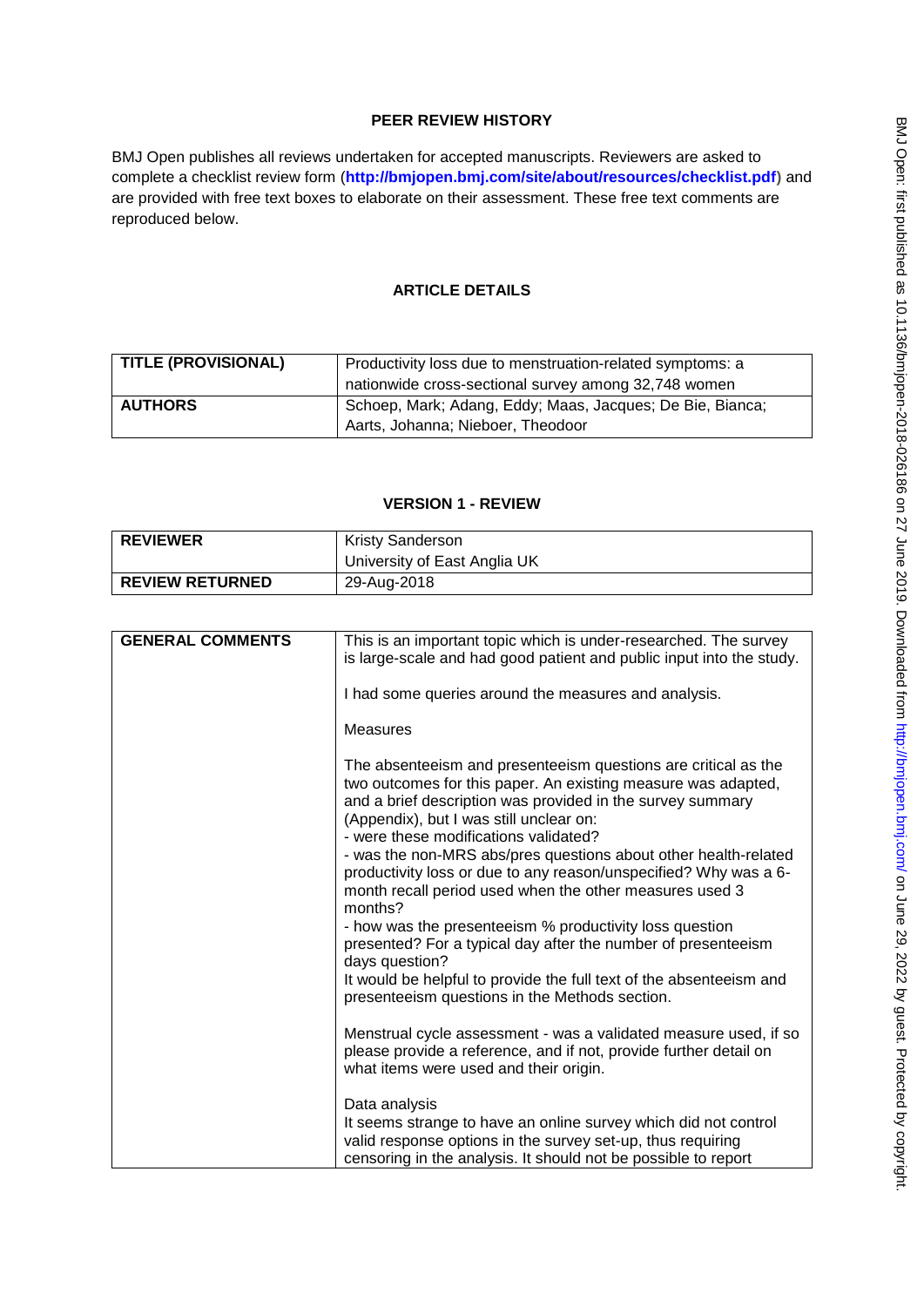| anything beyond the maximum number of possible days of<br>presenteeism in a 3-month period, for example.<br>Why were number of hours worked/studied censored at 40 hours<br>when it is entirely plausible to work/study more than this?<br>The analysis is described as a binary logistic regression, which I<br>am assuming was 0 vs 1+ days. This is not consistent with the text<br>in Table 4 which states that "ORs >1 correlate with more<br>absenteeism or presenteeism". If the outcome is binary the OR<br>above 1 is interpreted as odds of having any days, it doesn't say<br>anything about the number of days. Please clarify.<br>All measures are extrapolated to a 12 month time frame, whether<br>they were a 3-month or 6-month recall period. I appreciate wanting<br>to make the measures comparable post-hoc, but did the authors<br>consider extrapolating just the 3-month measures to 6 months,<br>and having a 6-month time frame? It would require re-doing the<br>analysis, but it seems less messy and more valid than<br>extrapolating all measures.<br>Related to this, please comment on the validity of extrapolating<br>from a 3-month recall period to a 12-month recall period for<br>absenteeism and presenteeism measures. |
|----------------------------------------------------------------------------------------------------------------------------------------------------------------------------------------------------------------------------------------------------------------------------------------------------------------------------------------------------------------------------------------------------------------------------------------------------------------------------------------------------------------------------------------------------------------------------------------------------------------------------------------------------------------------------------------------------------------------------------------------------------------------------------------------------------------------------------------------------------------------------------------------------------------------------------------------------------------------------------------------------------------------------------------------------------------------------------------------------------------------------------------------------------------------------------------------------------------------------------------------------------------|
| <b>Discussion</b><br>Various other studies are mentioned that also assessed<br>productivity loss, but nothing is mentioned of the likely variability in<br>absenteeism and presenteeism assessment which will influence<br>ability to compare across studies.                                                                                                                                                                                                                                                                                                                                                                                                                                                                                                                                                                                                                                                                                                                                                                                                                                                                                                                                                                                                  |

| <b>REVIEWER</b>        | Klara Hasselrot                                                 |
|------------------------|-----------------------------------------------------------------|
|                        | Dpt of Gynecology and Obstetrics, Danderyds Hospital, Stockholm |
|                        | Sweden Affiliation Karolinska Institutet, Stockholm, Sweden     |
| <b>REVIEW RETURNED</b> | 24-Sep-2018                                                     |

| <b>GENERAL COMMENTS</b> | Dear Authors,                                                     |
|-------------------------|-------------------------------------------------------------------|
|                         | thank you for your contribution in the research field of          |
|                         | menstruation-related symtoms.                                     |
|                         | Please find the remarks in the attached file.                     |
|                         |                                                                   |
|                         | Review                                                            |
|                         | " Productivity loss due to menstruation-related symptoms: a       |
|                         |                                                                   |
|                         | nationwide cross-sectional survey among 32.748 women"             |
|                         | Schoep M et al                                                    |
|                         |                                                                   |
|                         | Recommendation: Major revision, and additional specialist         |
|                         | statistical review needed.                                        |
|                         | This manuscript is easy to read, and are contributing to the      |
|                         | important knowledge about women's limitations due to menstrual-   |
|                         |                                                                   |
|                         | related symptoms. The objective is straight-forward and answered  |
|                         | clearly.                                                          |
|                         |                                                                   |
|                         | The remarks come in chronological order:                          |
|                         |                                                                   |
|                         | 1 Abstract: please rephrase "and women's preferences              |
|                         | regarding conditions at work and school" since this is a too wide |
|                         | definition and does not reflect the questions asked (conditions   |
|                         | related to menstrual-related symptoms)                            |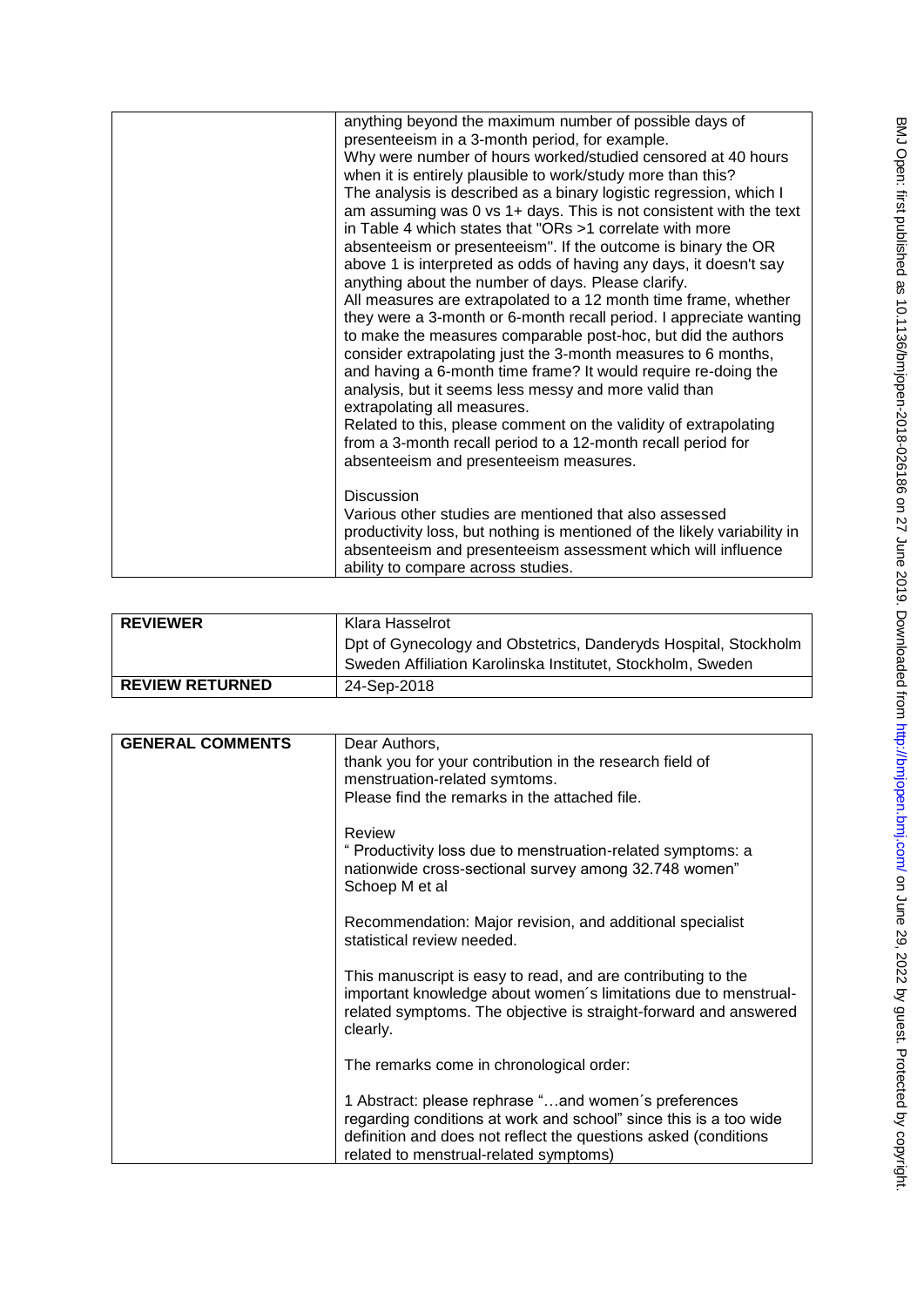| information. Only being a woman clearly not qualifies to design<br>scientific studies. Who are these people, and what are their<br>qualifications? Furthermore, in the acknowledgement section, 3<br>out of 6 mentioned contributors seem to be male?<br>3 Methods, page 9: how can 1 full working/studying account for 8<br>hours, but a full week 36 hours?<br>4 Methods, page 10: the recall period seem to vary between<br>different questions asked (from 1-6months). Please elaborate on<br>symptoms had significantly longer recall period.<br>5 Methods, page 10: the data regarding "extreme outliers" needs                                                                                                                                                                                                                                                                                                                                                                                                                                                                                                                                                                                                                                                                                  |                                                                                                                                                                                                                                                                                                                                                                                                                                                                                                                                                                                                                                         |
|--------------------------------------------------------------------------------------------------------------------------------------------------------------------------------------------------------------------------------------------------------------------------------------------------------------------------------------------------------------------------------------------------------------------------------------------------------------------------------------------------------------------------------------------------------------------------------------------------------------------------------------------------------------------------------------------------------------------------------------------------------------------------------------------------------------------------------------------------------------------------------------------------------------------------------------------------------------------------------------------------------------------------------------------------------------------------------------------------------------------------------------------------------------------------------------------------------------------------------------------------------------------------------------------------------|-----------------------------------------------------------------------------------------------------------------------------------------------------------------------------------------------------------------------------------------------------------------------------------------------------------------------------------------------------------------------------------------------------------------------------------------------------------------------------------------------------------------------------------------------------------------------------------------------------------------------------------------|
| suggest for the future to pose less open questions (i.e fixed<br>numbers/intervals of days of presenteeism or number of sanitary<br>pads/day). But as of today; on what grounds have the authors<br>considered an answer "an extreme outlier"? Where is the cut-off,<br>and is it made with any scientific methodology?<br>6 Table 1: please check the percentages in all columns, for<br>example it does not sums up correctly regarding hormonal<br>contraception (37,5% instead of 36,6%) and 63,7% instead of<br>63,4% in non-hormonal contraception. Also: why is PCOS per se<br>considered a MRS diagnosis in your material? Is there any<br>evidence of overrepresentation of HMB or dysmenorrhea in this<br>group, like the other mentioned diagnosis? If so, please provide<br>reference.<br>7 Results, page 12: how can the mean of total absenteeism not<br>related to MRS be lower than in both of the subdivided groups?<br>is so much higher than absenteeism in this study group.<br>diversity". The problem with such a large difference regarding<br>presenteeism in different countries is not addressed by using a<br>reference discussing absenteeism.<br>the main objective of this work, this is not addressed in the<br>discussion. Please elaborate why younger women are more | 2 Methods, page 6: "A group of women was involved in the<br>conduct of this study at several stages" is to me a strange piece of<br>this, and the possible effects on the results. Non menstrual-related<br>to be clarified in order to publish these data. Clearly, one could<br>8 Results, page 13: please explain why presenteeism due to non-<br>MRS factors was not included in the questionnaire. This is a major<br>concern, especially since the productivity loss due to presenteeism<br>9 Discussion: please define/exemplify what you mean by "cultural<br>10 Discussion: considering the age-dependent productivity loss is |
| heavily affected. For example, older women have increasing<br>problems of HMB, but this is not reflected in this data set?                                                                                                                                                                                                                                                                                                                                                                                                                                                                                                                                                                                                                                                                                                                                                                                                                                                                                                                                                                                                                                                                                                                                                                             |                                                                                                                                                                                                                                                                                                                                                                                                                                                                                                                                                                                                                                         |

| <b>REVIEWER</b>        | Fiona Cocker                      |
|------------------------|-----------------------------------|
|                        | University of Tasmania, Australia |
| <b>REVIEW RETURNED</b> | 04-Nov-2018                       |

| <b>GENERAL COMMENTS</b> | An excellent study which makes a significant contribution to the<br>literature. However, three minor points I would like the authors to<br>clarify before publication.                                                             |
|-------------------------|------------------------------------------------------------------------------------------------------------------------------------------------------------------------------------------------------------------------------------|
|                         | 1. Did the incidence of reporting menstrual symptoms as the main<br>reason for absenteeism and/or presenteeism differ by age group?<br>That is, are older more comfortable attributing their work<br>attendance behaviours to MRS? |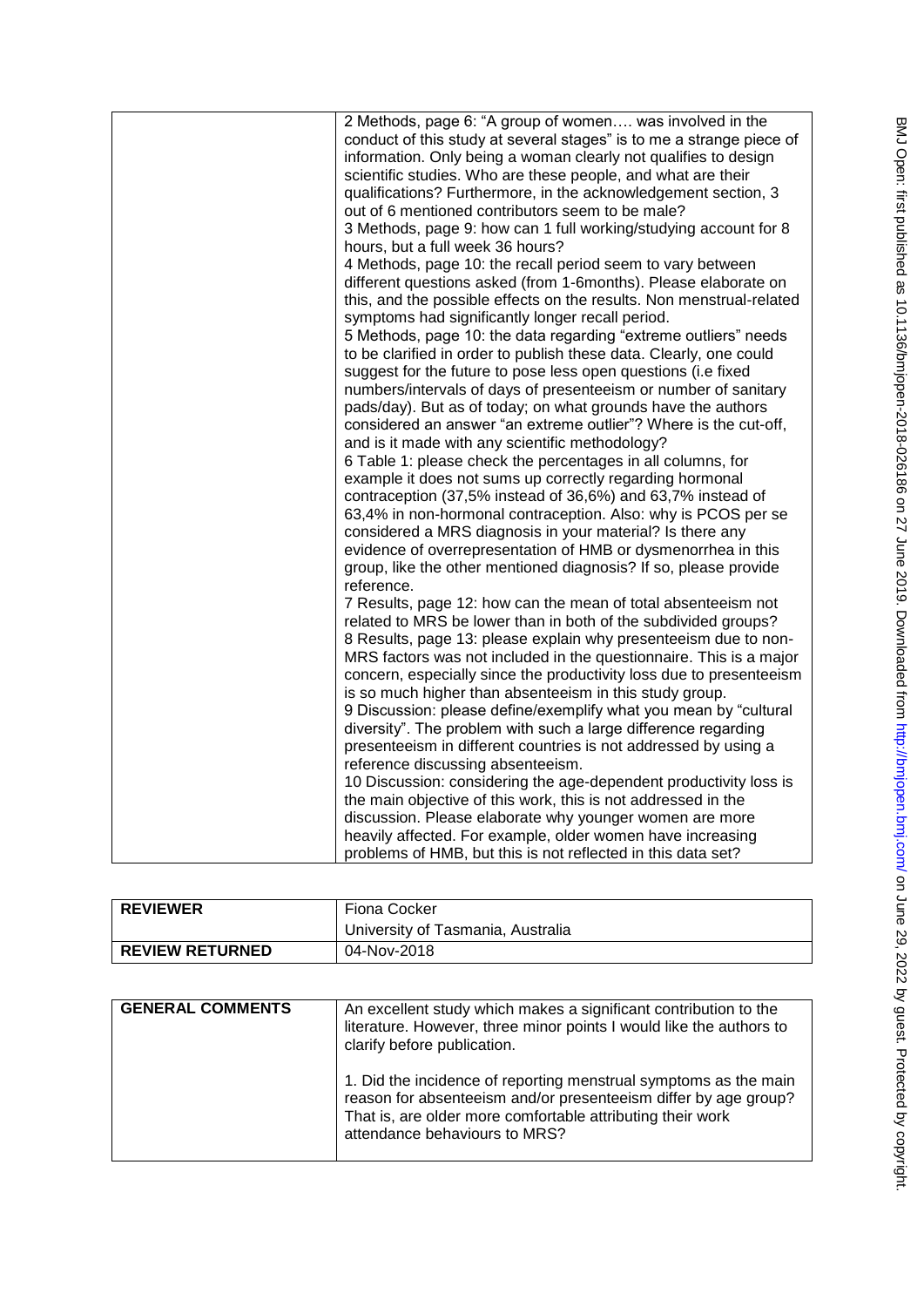| 2. Can you please include a few studies that have explored the<br>impact of other health conditions on absenteeism and<br>presenteeism in order to provide context for the current findings.<br>I.e. how much more or less of an impact do MRS have on work<br>attendance behaviours than other conditions. |
|-------------------------------------------------------------------------------------------------------------------------------------------------------------------------------------------------------------------------------------------------------------------------------------------------------------|
| 3. Finally, have the results been adjusted for co-morbid health<br>conditions?                                                                                                                                                                                                                              |

## **VERSION 1 – AUTHOR RESPONSE**

Reviewer: 1

Reviewer Name: Kristy Sanderson

Institution and Country: University of East Anglia

UK

Please state any competing interests or state 'None declared': None declared

Please leave your comments for the authors below

This is an important topic which is under-researched. The survey is large-scale and had good patient and public input into the study.

I had some queries around the measures and analysis.

Measures

The absenteeism and presenteeism questions are critical as the two outcomes for this paper. An existing measure was adapted, and a brief description was provided in the survey summary (Appendix), but I was still unclear on:

Were these modifications validated?

The questions in itself were not adapted. However, as stated in the methods section we adapted the recall period. These modifications were obviously not validated. As stated in the discussion section (line 434 and further) we are aware of the fact that extending the recall period increases the risk on a recall bias.

Was the non-MRS abs/pres questions about other health-related productivity loss or due to any reason/unspecified?

We did not ask the participants the specific reason for the non-MRS related absenteeism of absenteeism, but merely mentioned that it had to be unrelated to the menstrual period in any way. We added a remark in the Methods section. (line 150 and further)

Why was a 6-month recall period used when the other measures used 3 months? We realize that this could be a fundamental drawback in our manuscript. We assumed the amount of presenteeism to be larger than the amount of absenteeism. Therefore, the recall period for absenteeism was extended to six months to maintain accuracy. These lines have been added to the Methods section. (line 143 and further)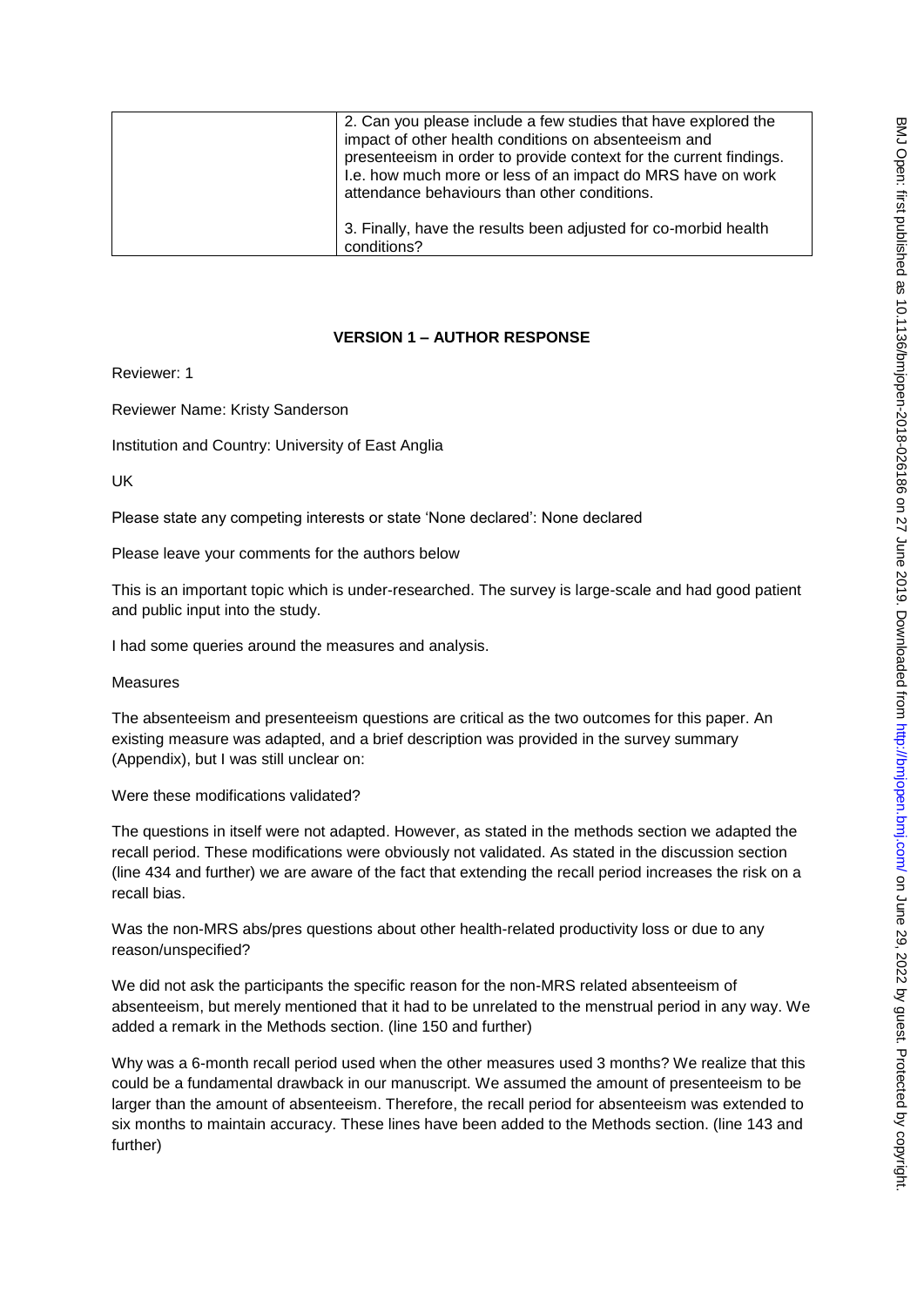How was the presenteeism % productivity loss question presented? For a typical day after the number of presenteeism days question?

We used a visual analog scale in which the left end said "I could not do anything" and the right end said "I could do just as much as I do normally". We also adapted the appendix to provide full-text of the absenteeism and presenteeism questions.

It would be helpful to provide the full text of the absenteeism and presenteeism questions in the Methods section.

The full-text questions on absenteeism and presenteeism have been added to the appendix.

Menstrual cycle assessment - was a validated measure used, if so please provide a reference, and if not, provide further detail on what items were used and their origin.

Participants were asked in a lay manner how long their menstrual cycle was and what the exact meaning of a menstrual cycle was. The duration of the cycle was divided in several categories. These are now provided in the Methods section. (line 132 and further)

#### Data analysis

It seems strange to have an online survey which did not control valid response options in the survey set-up, thus requiring censoring in the analysis. It should not be possible to report anything beyond the maximum number of possible days of presenteeism in a 3-month period, for example.

We realize this as a drawback of our study. In retrospect, it would have been better that in the SurveyMonkey questionnaire, data limits were set at specific minimum and maximum levels. However, less than 0.3% of the participants were excluded based on impossible answers.

Why were number of hours worked/studied censored at 40 hours when it is entirely plausible to work/study more than this?

We agree with the reviewer it is possible to work more than 40 hours a week. For reasons of clarity in the calculations and comparability with the data of the Dutch Central Bureau of Statistics, we maximized the worked and studied hours at 40. We additionally provide data on the number of women that reported to work or study more than 40 hours a week (3.2% and 1.0%, respectively) in table 1.

The analysis is described as a binary logistic regression, which I am assuming was 0 vs 1+ days. This is not consistent with the text in Table 4 which states that "ORs >1 correlate with more absenteeism or presenteeism". If the outcome is binary the OR above 1 is interpreted as odds of having any days, it doesn't say anything about the number of days. Please clarify.

We adapted the text in table 4. Indeed, ORs > 1 correlate with a higher prevalence instead of a larger amount of absenteeism or presenteeism.

All measures are extrapolated to a 12 month time frame, whether they were a 3-month or 6-month recall period. I appreciate wanting to make the measures comparable post-hoc, but did the authors consider extrapolating just the 3-month measures to 6 months, and having a 6-month time frame? It would require re-doing the analysis, but it seems less messy and more valid than extrapolating all measures.

Related to this, please comment on the validity of extrapolating from a 3-month recall period to a 12 month recall period for absenteeism and presenteeism measures.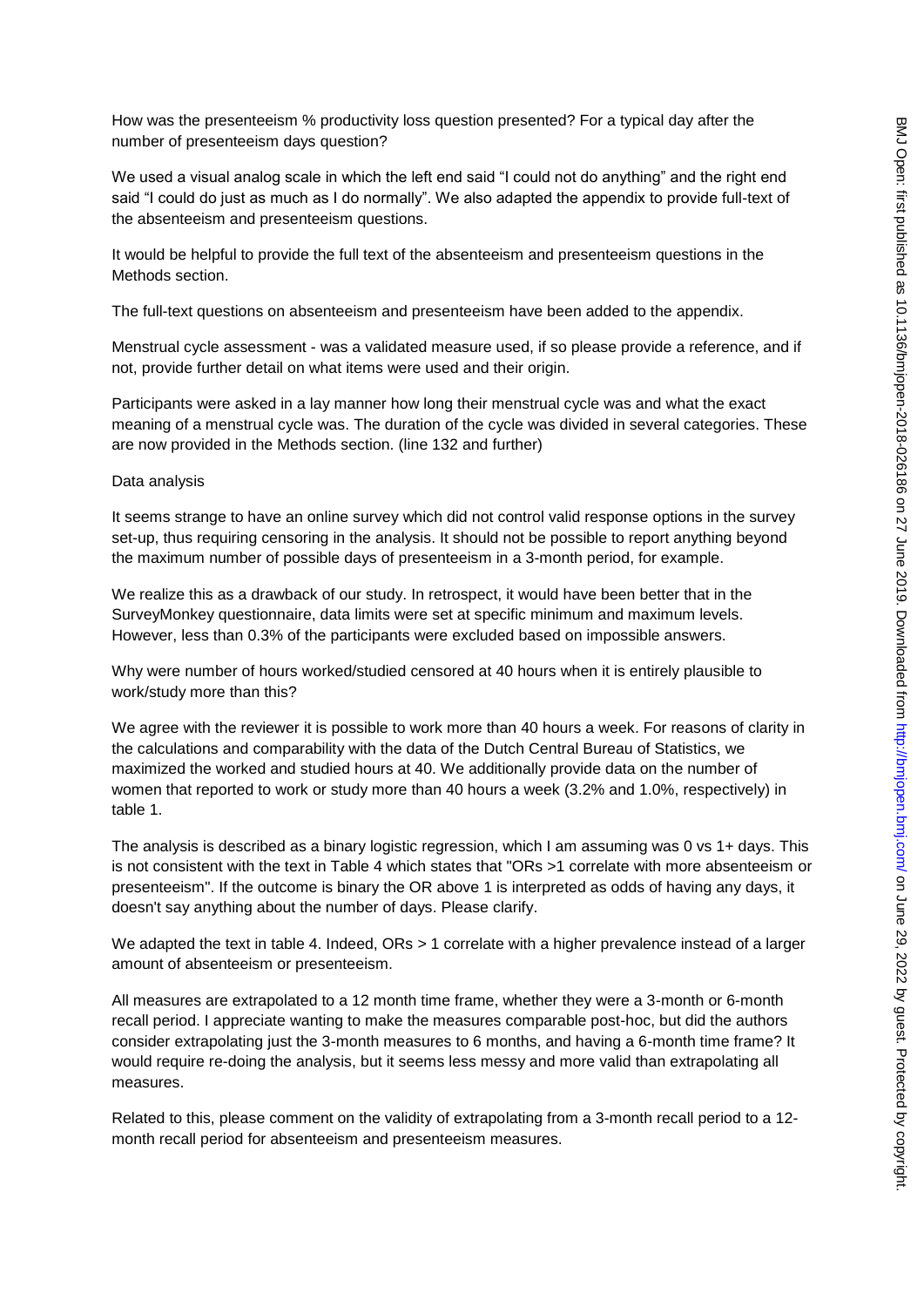We did consider to present the data in a three or six month time-frame. In the tables we also present the data in their original format. However, mainly for reasons of clarity and comparability with other studies and CBS data, we decided to answer our main question based on a 12 month extrapolation. We of course agree with the reviewer that this intrinsically implies some sort of uncertainty and we have commented on this in the Discussion section. (line 440 and further)

#### **Discussion**

Various other studies are mentioned that also assessed productivity loss, but nothing is mentioned of the likely variability in absenteeism and presenteeism assessment which will influence ability to compare across studies.

We made a short remark on this in the discussion section. (line 352)

### Reviewer: 2

Reviewer Name: Klara Hasselrot

Institution and Country: Dpt of Gynecology and Obstetrics, Danderyds Hospital, Stockholm Sweden

Affiliation Karolinska Institutet, Stockholm, Sweden

Please state any competing interests or state 'None declared': None declared

Please leave your comments for the authors below

Dear Authors,

thank you for your contribution in the research field of menstruation-related symtoms. Please find the remarks in the attached file.etflix

Review

" Productivity loss due to menstruation-related symptoms: a nationwide cross-sectional

survey among 32.748 women"

Schoep M et al

Recommendation: Major revision, and additional specialist statistical review needed.

This manuscript is easy to read, and are contributing to the important knowledge about women´s limitations due to menstrual-related symptoms. The objective is straight-forward and answered clearly.

The remarks come in chronological order:

1 Abstract: please rephrase "…and women´s preferences regarding conditions at work and school" since this is a too wide definition and does not reflect the questions asked (conditions related to menstrual-related symptoms).

We rephrased this sentence.

2 Methods, page 6: "A group of women…. was involved in the conduct of this study at several stages" is to me a strange piece of information. Only being a woman clearly not qualifies to design scientific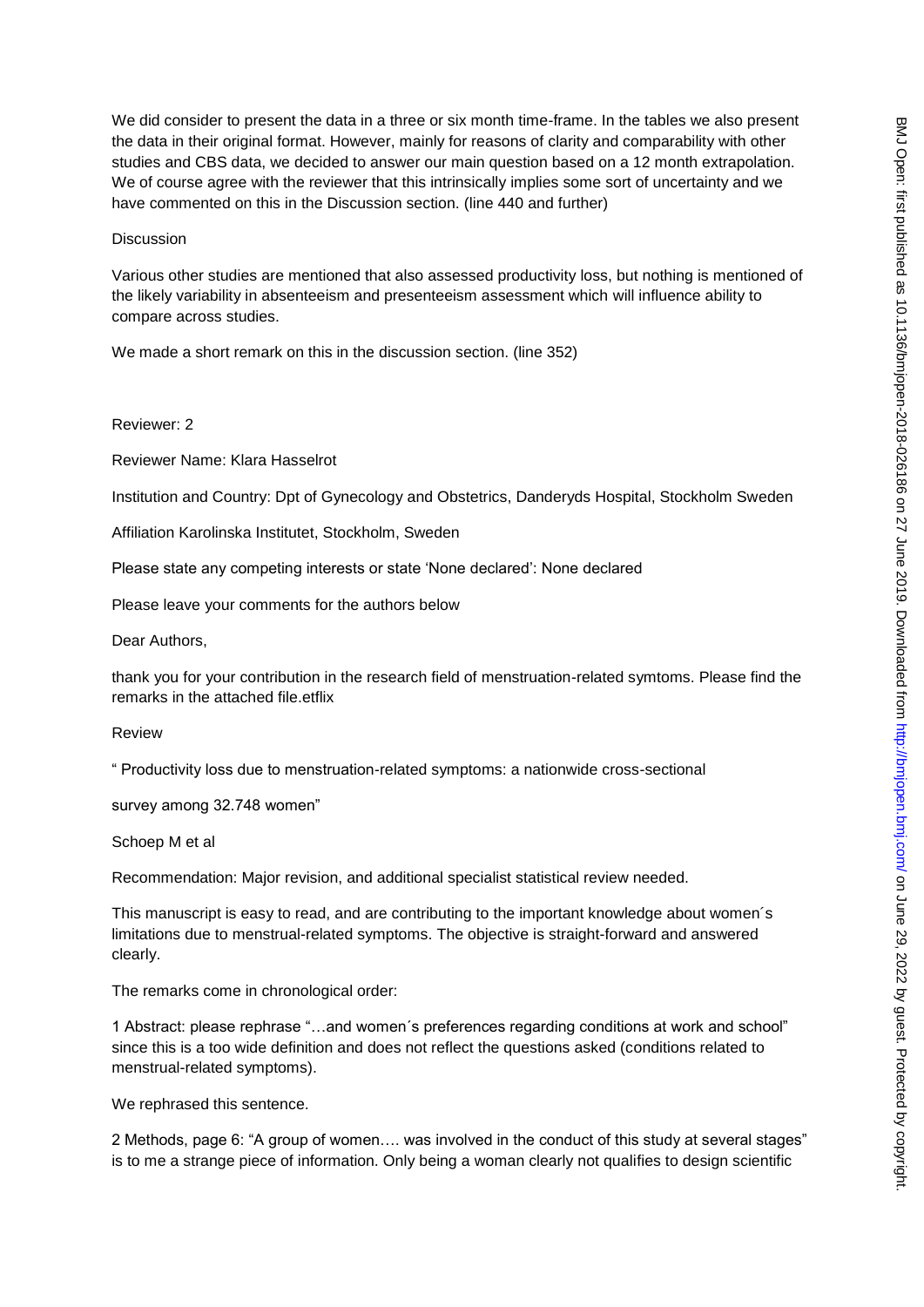studies. Who are these people, and what are their qualifications? Furthermore, in the acknowledgement section, 3 out of 6 mentioned contributors seem to be male?

We have elucidated this in the Methods section. Note that not all contributors have been mentioned in the acknowledgement section because they did not meet the criteria for this.

3 Methods, page 9: how can 1 full working/studying account for 8 hours, but a full week 36 hours?

We understand the confusion. We used the Dutch guidelines for cost research in which a work-day accounts for 8 hours. For most sectors in the Netherlands however, a full-time work-week is 36 hours. We have tried to clarify this in the Methods section. (line 199 and further)

4 Methods, page 10: the recall period seem to vary between different questions asked (from 1- 6months). Please elaborate on this, and the possible effects on the results. Non menstrual-related symptoms had significantly longer recall period.

We comment on that in the discussion section; lines 404-409. The recall period for absenteeism due to MRSs was 6 months and for presenteeism due to MRSs 3 months. For absenteeism not related to MRSs, the recall period was 6 months. Moreover, we added a remark regarding the possible uncertainty initiated by extrapolating our results to a 12 months timeframe. (line 440 and further)

5 Methods, page 10: the data regarding "extreme outliers" needs to be clarified in order to publish these data. Clearly, one could suggest for the future to pose less open questions (i.e fixed numbers/intervals of days of presenteeism or number of sanitary pads/day). But as of today; on what grounds have the authors considered an answer "an extreme outlier"? Where is the cut-off, and is it made with any scientific methodology?

Indeed, "impossible answers" would be a better description, like we used in figure 1. We excluded answers that exceeded the maximum number of days possible. For example: more days with blood loss, abdominal pain or psychological complaints than the length of a menstrual cycle. Note that less than 0.3% of the participants were excluded based on impossible answers.

6 Table 1: please check the percentages in all columns, for example it does not sums up correctly regarding hormonal contraception (37,5% instead of 36,6%) and 63,7% instead of 63,4% in nonhormonal contraception.

Participants were able to give more than one answer, as mentioned in the legend of table 1. Therefore, only the 2 categories hormonal and no hormonal contraception sum up to 100%

Also: why is PCOS per se considered a MRS diagnosis in your material? Is there any evidence of overrepresentation of HMB or dysmenorrhea in this group, like the other mentioned diagnosis? If so, please provide reference.

We agree that PCOS is not a MRS diagnosis per se. However, PCOS is associated with a decreased quality of life, more pain and impaired mental health. See for example Li et al. Fertil Steril 2011;1996(2):452-8

7 Results, page 12: how can the mean of total absenteeism not related to MRS be lower than in both of the subdivided groups?

A total of 5,215 women (those not working or studying more than 5 hours a week) were not represented in one of the subdivided groups. Therefore the means can differ. In our opinion it makes sense that women who do not have study or work >5 hours a week have lower rates of absenteeism since they do not have to be at work or school for the majority of the week.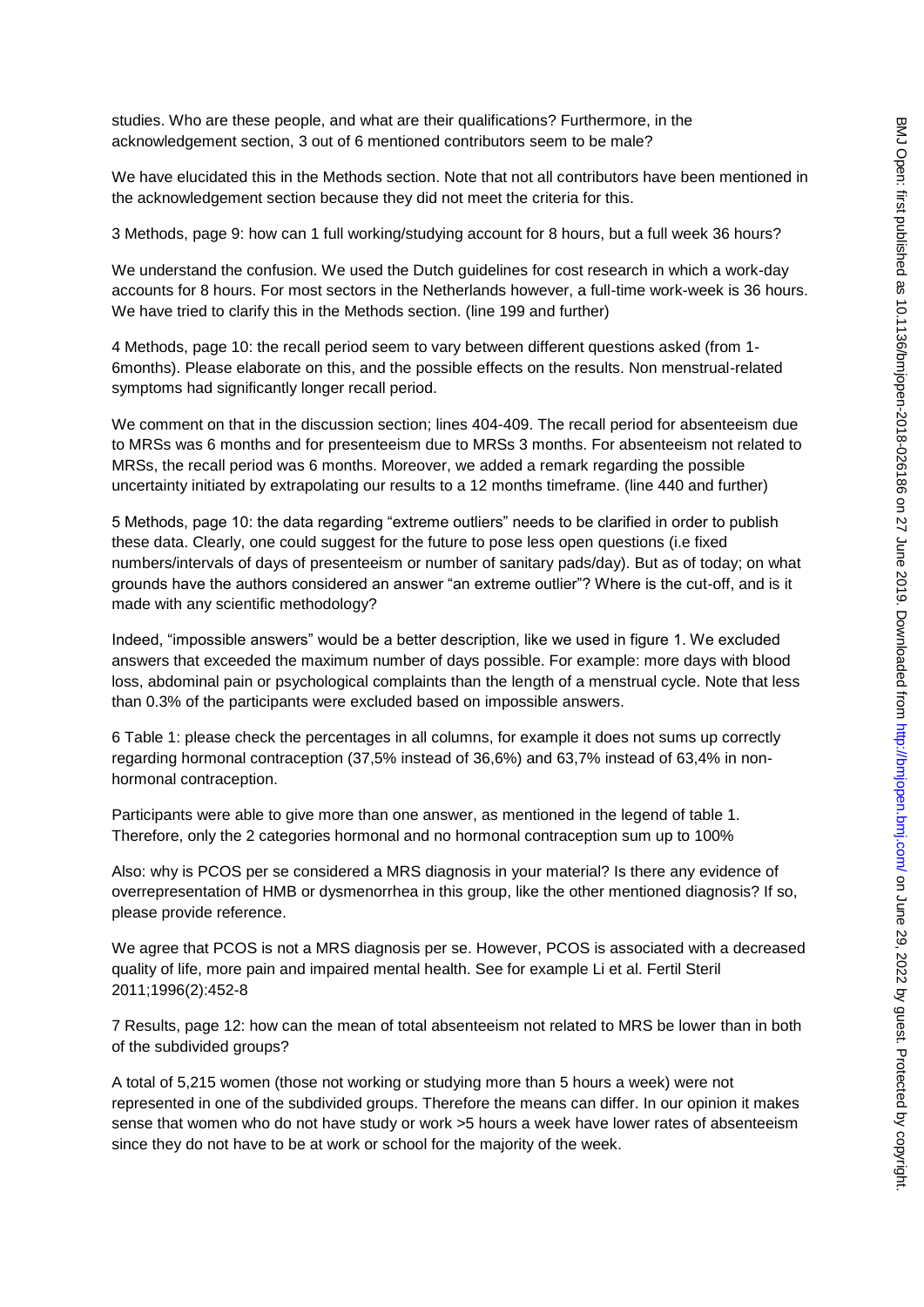8 Results, page 13: please explain why presenteeism due to non-MRS factors was not included in the questionnaire. This is a major concern, especially since the productivity loss due to presenteeism is so much higher than absenteeism in this study group.

This is a fair point. However, including these questions could have made the questionnaire more difficult to fill in. We made a remark on this in the Discussion section. (line 426 and further)

9 Discussion: please define/exemplify what you mean by "cultural diversity". The problem with such a large difference regarding presenteeism in different countries is not addressed by using a reference discussing absenteeism.

We rephrased this sentence.

10 Discussion: considering the age-dependent productivity loss is the main objective of this work, this is not addressed in the discussion. Please elaborate why younger women are more heavily affected. For example, older women have increasing problems of HMB, but this is not reflected in this data set?

We have made an extra remark on this in the Discussion section (line 379 and further). Furthermore, women aged 46 and above were excluded in this study to prevent interference with perimenopausal complaints.

Reviewer: 3

Reviewer Name: Fiona Cocker

Institution and Country: University of Tasmania, Australia

Please state any competing interests or state 'None declared': None declared.

Please leave your comments for the authors below

An excellent study which makes a significant contribution to the literature. However, three minor points I would like the authors to clarify before publication.

1. Did the incidence of reporting menstrual symptoms as the main reason for absenteeism and/or presenteeism differ by age group? That is, are older more comfortable attributing their work attendance behaviours to MRS?

Initially we did not present these data. Younger women tend to be less open to report menstrual symptoms as being the reason for calling in sick (12.0% in women younger than 21 versus 27.0% in women aged 21 and above). We added this in the Results section. (line 316 and further)

2. Can you please include a few studies that have explored the impact of other health conditions on absenteeism and presenteeism in order to provide context for the current findings. I.e. how much more or less of an impact do MRS have on work attendance behaviours than other conditions.

This is an interesting but difficult point. We added additional data on this in the Discussion section. (line 383 and further)

3. Finally, have the results been adjusted for co-morbid health conditions?

No, we now added this in the Discussion section. (line 426 and further)